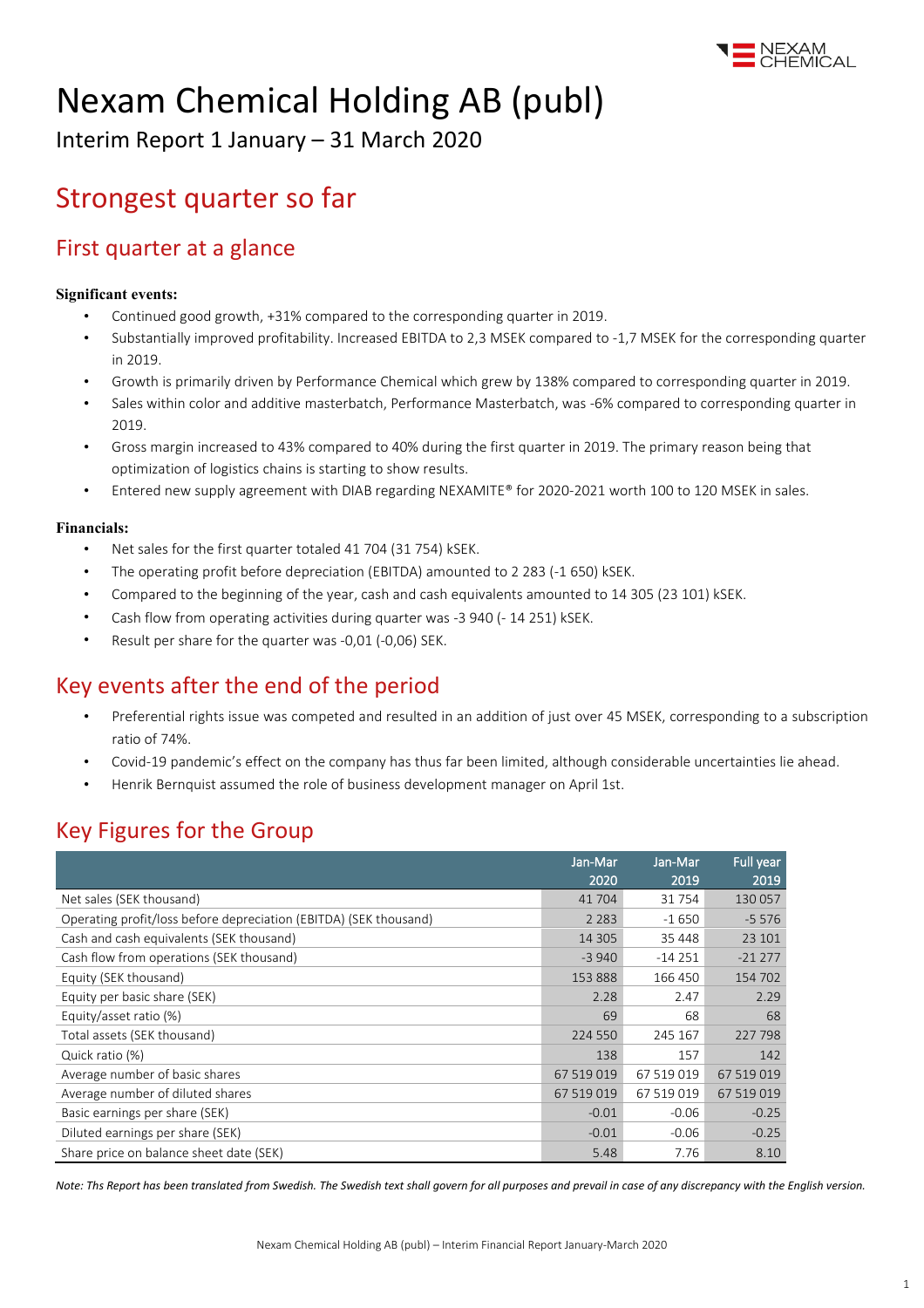

### Comments from the CEO, Johan Arvidsson Growth and profitability despite global turmoil

Nexam Chemical reaches itsfinancial targets both regarding sales and EBITDA for the first quarter of 2020. The company makes its strongest quarter in company history which is a result of focused and perseverant work for a long period of time.

Compared to the first quarter of 2019 we have a growth of just over 31% to 41,7 MSEK and go from –1,7 MSEK to 2,3 MSEK in EBITDA. We are growing our business unit Performance Chemical by 138% to 19,8 MSEK compared to corresponding period in 2019, while Performance Masterbatch has a negative growth of 6% to 21,9 MSEK. The primary growth driver is our even stronger partnership with Diab within the Performance Chemical segment. Diab is establishing more and more sites which makes up for a greater demand of our supplies. Our business in Hungary, within Performance Masterbatch, is also growing considerably.

Q1 2020 was not only Nexam Chemical's strongest quarter thus far. It was also a quarter marked by global turmoil, panic actions to save lives and the economy, and the start of a global economic recession. The Covid-19 pandemic affects both societies as well industries across the globe. From our perspective we can notice how employees, customers, suppliers and authorities are coming together to cushion the virus' negative effects to the extent that is possible. Naturally regarding reduced spread of the disease but also to find solutions and possibilities to keep business going. We, like many others, have been forced to adapt to a new state of affairs and our employees have managed the situation in an exemplary manner.

### "…we have a growth of 31% and go from negative to clearly positive EBITDA"

With a solid and focused business at our core, combined with a high degree of flexibility and innovation, Nexam Chemical has managed to perform well during the first quarter. Both sales, production and material supply have worked which gives us a sense of security going forward into next period which is uncertain in itself and may be challenging for large parts of the business community.

My work during the quarter was also characterized by the execution of our preferential rights issue. We would like to show our gratitude towards all of the shareholders who contributed to the rights issue. We are delighted that also from a capital markets perspective, there is a trust and belief in the company's future. Not least considering the situation where the stock market is in a precarious situation. With a subscription ratio at 74%, the rights issue results came in at 45 MSEK out of the total 62 MSEK which it covered. The result will solve all immediate financing of the company and we can now continue to work with prioritizing our future.

### "… a subscription ratio at 74%, the rights issue results came in at 45 MSEK …"

When we now move on with a strong result from the first quarter, we are aware of the large uncertainty in the global economy. But we have also proven that our business model has worked well thus far during current circumstances. An important reason why our offering is considered attractive is the strong focus on innovation which is nested in the company's DNA. Nexam Chemical is supplying many globally exciting areas of development, and it would not be possible without having our business tightly nested on innovative chemistry. We know that our customers value this, whether it regards conversion to green energy, high performance applications within the space industry or property enhancement of electronic components.

In summary the company has performed well during the first quarter, even though the situation is different from what we are used to. To date we have not seen decreasing



Johan Arvidsson, CEO

volumes as a direct consequence of Covid-19, but we are of course preparing the company to being able to manage such situation. With innovation and flexibility, we will continue to take one step at a time.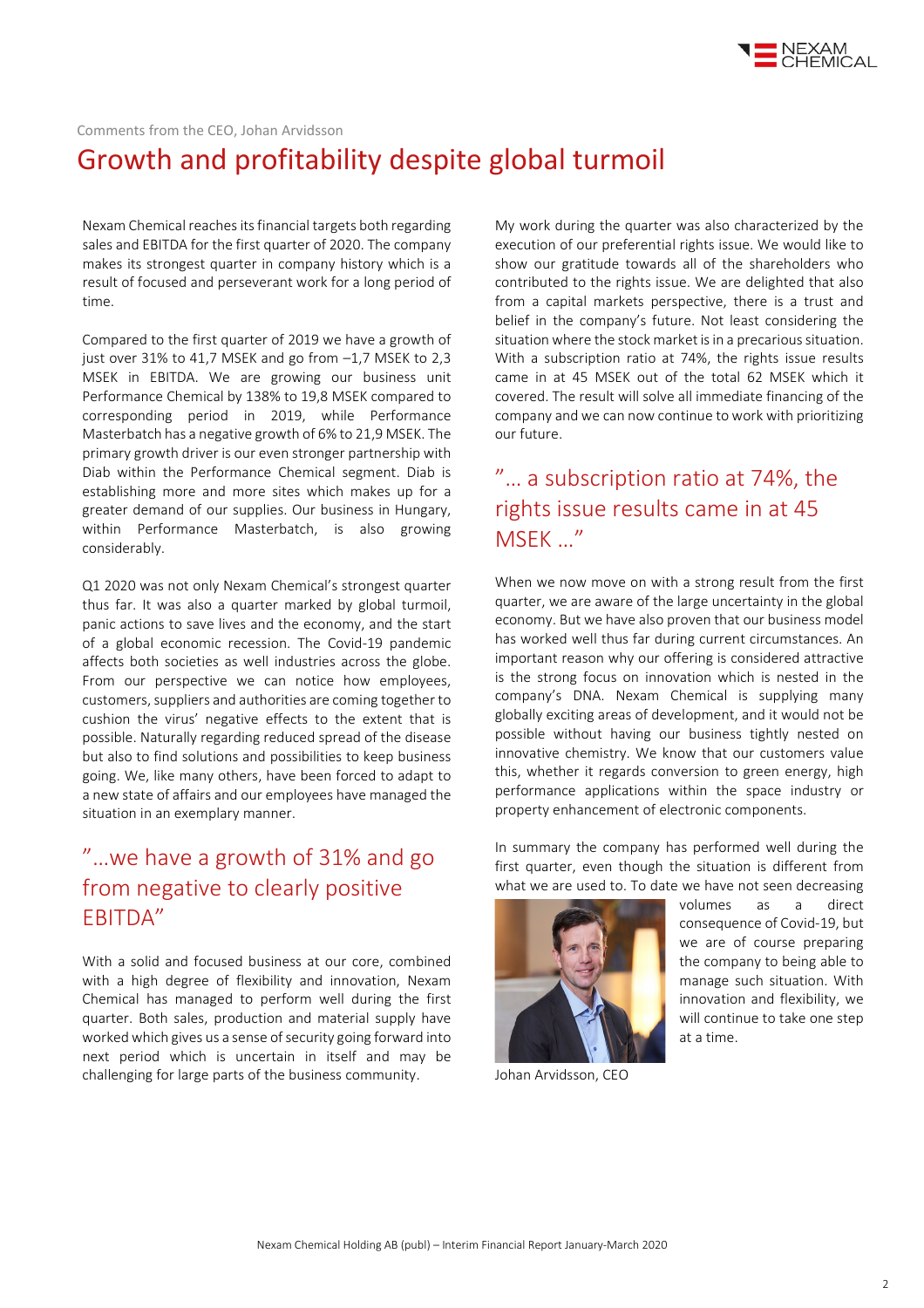

# This is Nexam Chemical

### Nexam Chemical

Stronger, lighter and recyclable materials. It is one part of what the world needs to be able to grow in a sustainable way. We at Nexam Chemical can contribute to this. We work with improving polymeric materials – more commonly described as plastics. By adding our products, the customer can create materials that will give the endproducts completely new and effective properties. Such as lower weight, increased heat resistance and strength, longer life cycle and increased recycling.

Today we help our customers to improve materials that are then used in everything from computers, wind turbines and vehicle components to water pipes and food packaging. We are a growth company with a turnover of approximately SEK 130 million, with production in four countries, employs about forty persons and cooperates with well-known chemical and material companies all over the world.

The Company's head office is located in Lomma, Sweden. Development of new products and applications and formulation evaluation takes place in the laboratory in St. Andrews, Scotland where also the facility for production of the Company´s molecules are located. Large scale production of the company's unique molecules is performed in collaboration with contract manufacturers. Manufacturing of masterbatch and multifunctional masterbatch is performed by the subsidiary Plasticolor.

### Our vision

To be a recognized world-leader in property modification of polymeric materials through heat-activated chemistry.

### Our mission

To contribute to a more resource-efficient and sustainable society through innovative chemistry that improves properties, usability and recycling of polymeric materials.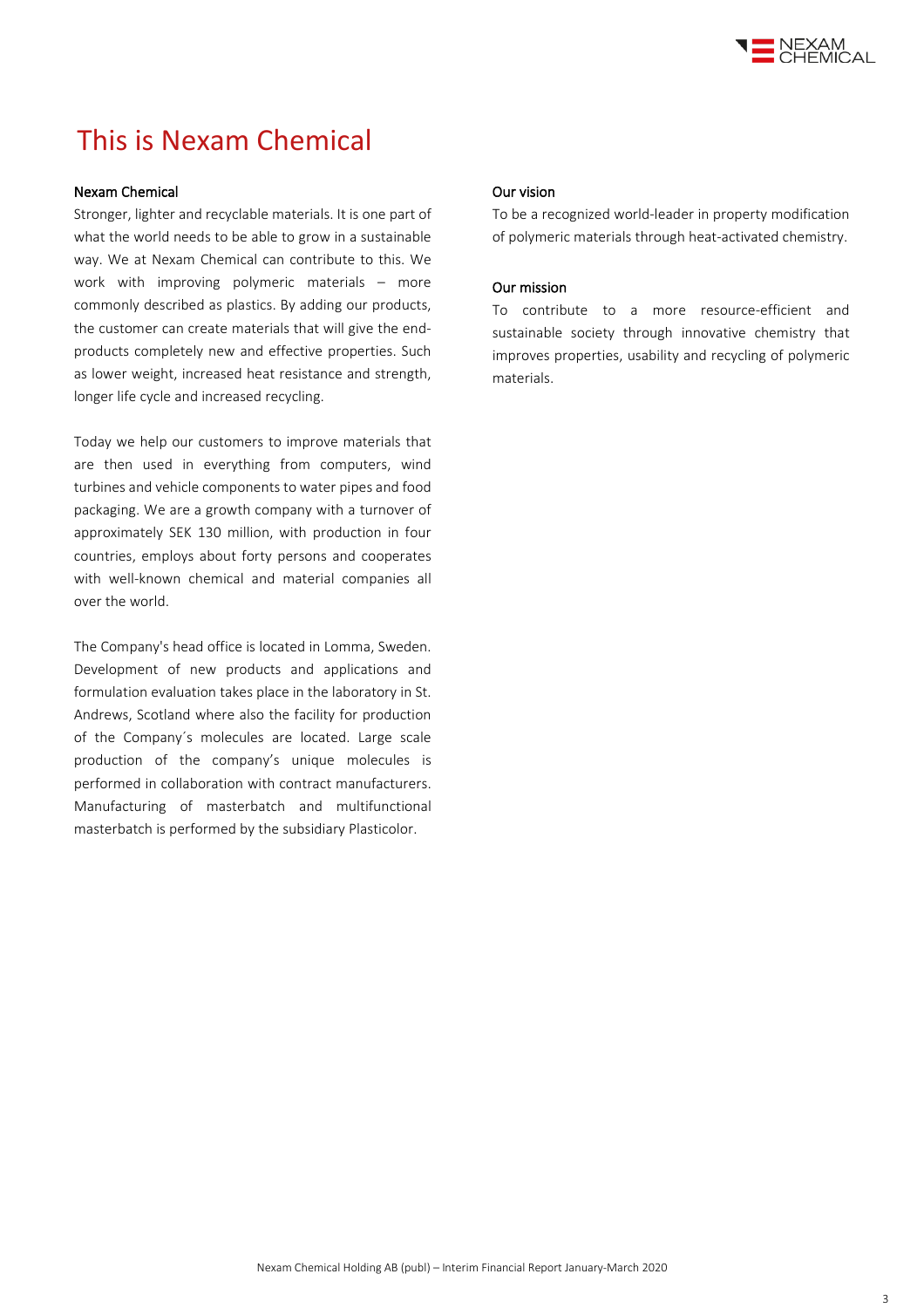

## Financial comments

### Sales and profit

Net sales for the first quarter totaled SEK 41,704,000 (31,754,000). Other operating income for the quarter amounts to SEK 805,000 (1,109,000) and consists mainly of changes from effects of exchange rates.

The personnel expenses during the first quarter totaled SEK - 8,074,000 (- 9,271,000) and other operating expenses totaled SEK - 8,299,000 (- 6,190,000). The depreciation for the period amounts to SEK - 2,508,000 (- 2,420,000) of which SEK - 1,100,000 (- 1,100,000) concerns depreciation of acquired immaterial surplus values. The profit/loss before depreciation (EBITDA) amounted to SEK 2,283,000 (- 1,650,000). The operating profit/loss before tax for the quarter came in at SEK - 453,000 (- 4,388,000).

#### Personnel and organization

The number of employees in the Group, restated as full time equivalents were 40 (41) at the end of the quarter. Of these, 34 (35) where men and 6 (6) women.

### Investments

The total investment in intangible assets during the year amounts to SEK 388,000 (661,000) and for the material assets SEK 1,401,000 (562,000).

#### Cash flow

The cash flow from the operating activities during the quarter amounted to SEK - 3,940,000 (- 14,251,000). Changes in working capital has affected the cashflow negatively with SEK - 5,651,000 (- 11,929,000). During the quarter, net amortization of bank loans has affected the cashflow with SEK - 3,020,000 (- 3,135,000). The total cash flow for the quarter amounted to SEK - 8,749,000 (- 18,349,000).

### Financial position

Compared to the beginning of the year, the equity/assets ratio was 69 (68) percent, and the equity was SEK 153,888,000 (154,702,000). Cash and cash equivalents amounted to SEK 14,305,000 (23,101,000) compared to the beginning of the year. The Group has at the end of the period an interest-bearing debt of SEK 46,803,000 (49,837,000) compared to the beginning of the year.

## Other information

#### Group structure

Nexam Chemical Holding AB is a Swedish public limited liability company and its corporate ID no. is 556919-9432. The Group consists of the parent company Nexam Chemical Holding AB (publ) and two subgroups, Nexam Chemical and Plasticolor. All companies in the Group are wholly owned.



### Accounting policies

The Group applies International Financial Reporting Standards (IFRS), as adopted by the EU. This interim report has been prepared in accordance with IAS 34 Interim Financial Reporting, the Annual Accounts Act. The parent company applies the Annual Accounts Act and the Swedish Financial Reporting Board recommendation RFR 2 Accounting for Legal Entities. The accounting policies and calculation methods applied are consistent with those described in the annual report for 2019.

*Financial instruments.* Nexam Chemical has only financial assets and liabilities valued at amortized cost. As these financial assets and liabilities are due within twelve months, the value is estimated to correspond to fair value.

*Segment reporting.* Financial information reported to the chief operating decision maker (CEO) as the basis for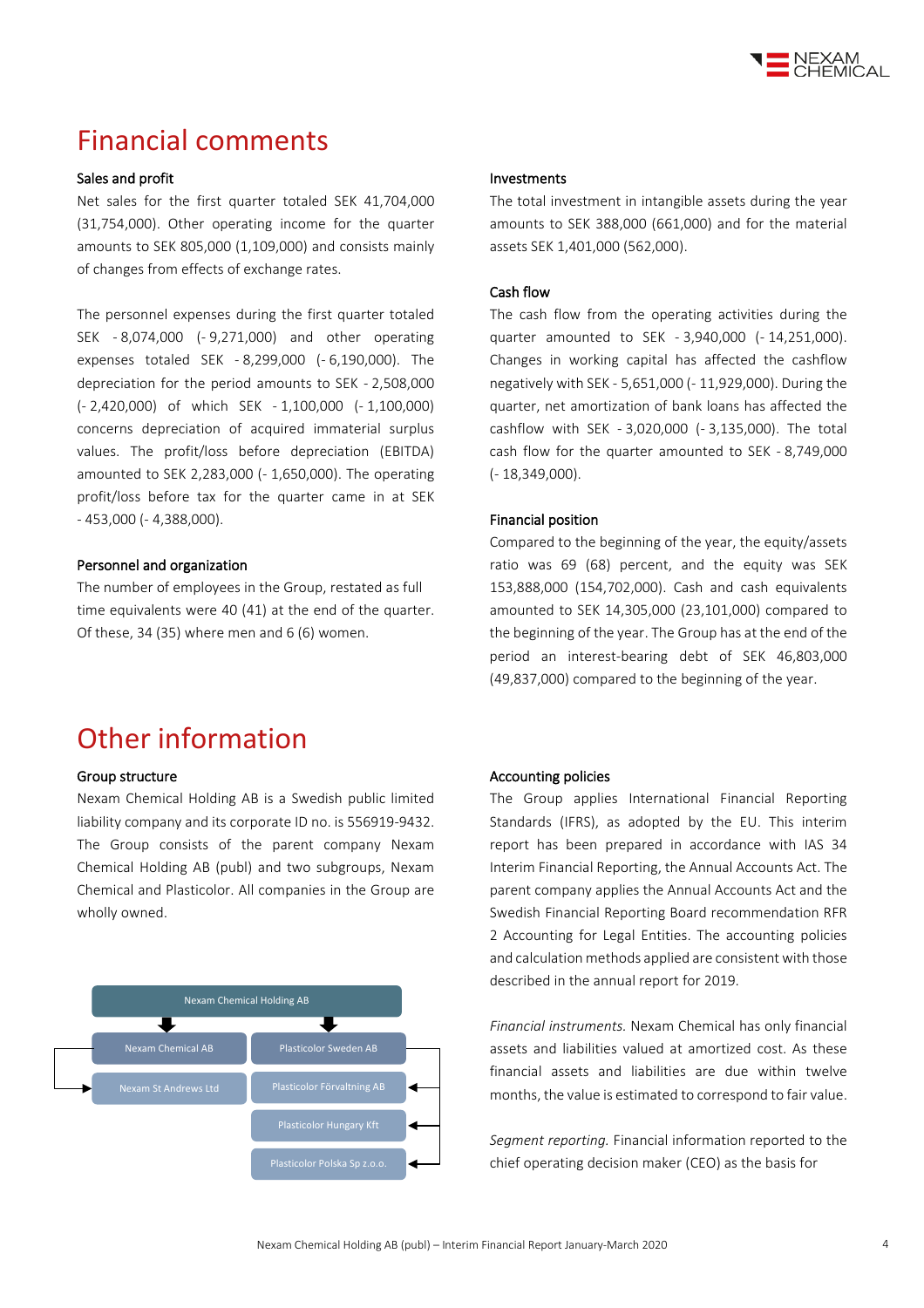

allocating resources and judging the group's profit or loss is since the fourth quarter 2019 divided into two different operating segments regarding revenue. The segments are Performance Chemistry and Performance Masterbatch. Performance Chemistry consists of Nexam Chemicals product portfolio and Performance Masterbatch consists of Plasticolor´s product portfolio.

### *Reporting standards.*

As of January 1, 2019, Nexam Chemical applies IFRS 16.

#### Transactions with related parties

No transactions with related parties have occurred, except for determined remuneration for the Board of Directors and remuneration in accordance with employment agreement. The principles for these remunerations are stated in the annual report 2019.

### Risks and uncertainties

The Group's operations are affected by a number of factors which can result in a risk for the Group's operations and profit. See the annual report for 2019 on

Nexam Chemical's website for information about the Company's risks and uncertainties.

#### Estimates and judgements

In order to be able to prepare the financial statements, the Board of Directors and the Management make judgements and assumptions on the basis of available information that impact the company's financial performance and financial position.

Estimates and judgements are evaluated on an ongoing basis and are based on historical experience and other factors, including expectations about future events that can be reasonably expected under prevailing conditions. The actual outcome may differ from the judgements made. The areas where estimates and assumptions could lead to a significant risk of adjustments to the figures reported for the company's financial performance, and position in future reporting periods, are primarily judgements about market conditions and thus the value of the Group's non-current assets.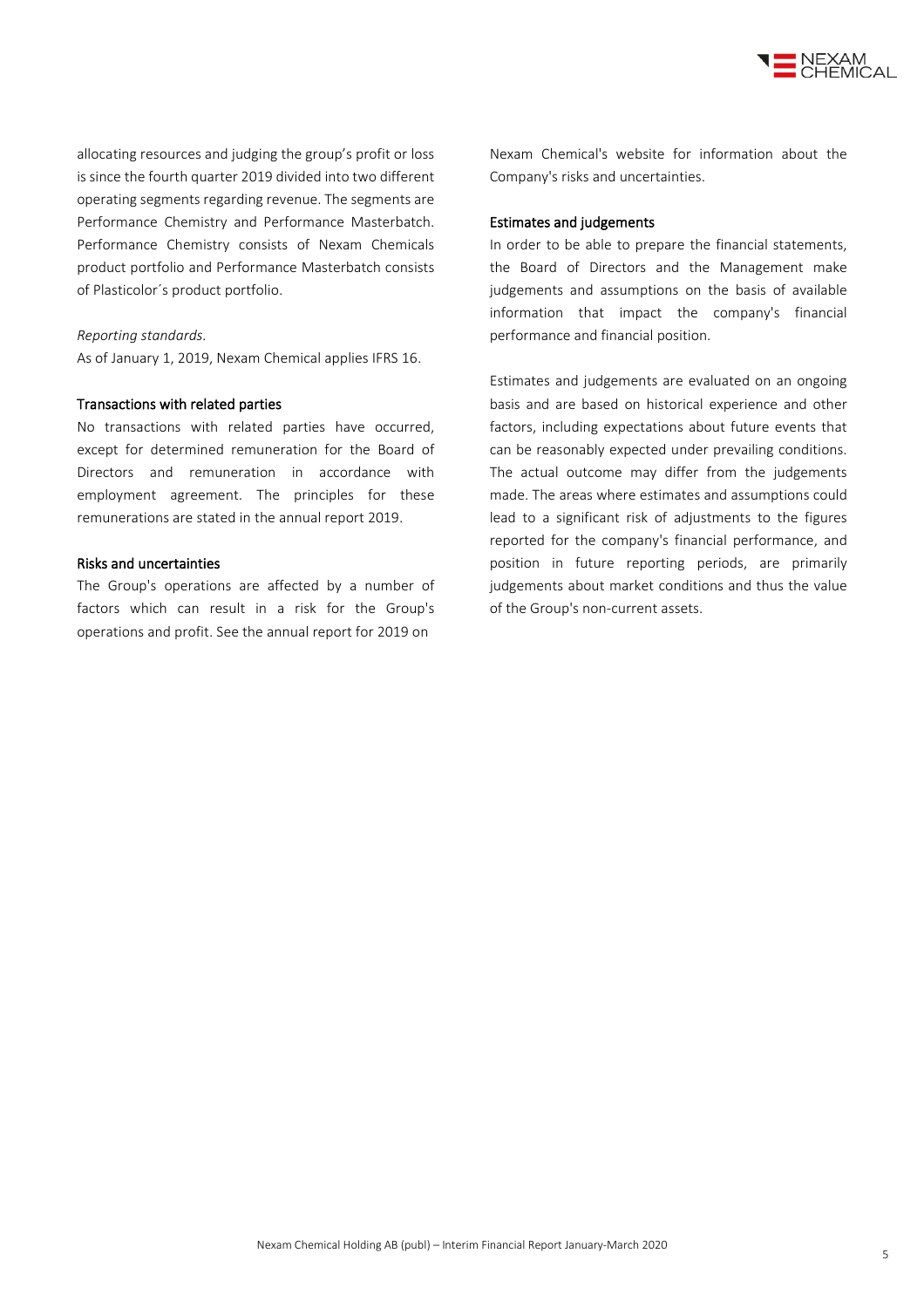

The Board of Directors and the Chief Executive Officer certify that the interim financial report provides a true and fair view of the parent company´s and the Group´s business, financial position and performance and describes material risks and uncertainties to which the parent company and the companies in the group are exposed.

\_\_\_\_\_\_\_\_\_\_\_\_\_\_\_\_\_\_\_\_\_\_\_\_\_\_\_\_\_\_\_\_\_\_\_\_\_\_\_\_\_\_\_\_\_\_\_\_\_\_\_\_\_\_\_\_\_\_\_\_\_\_\_\_\_\_\_\_\_\_\_\_\_\_\_\_\_\_\_\_\_\_\_

Lomma 8<sup>th</sup> of May 2020

Mats Persson Cecilia Jinert Johansson Jonna Opitz<br>
Chairman of the Board Member of the Board Member of the Board Chairman of the Board

Ronnie Törnqvist Johan Arvidsson Member of the Board CEO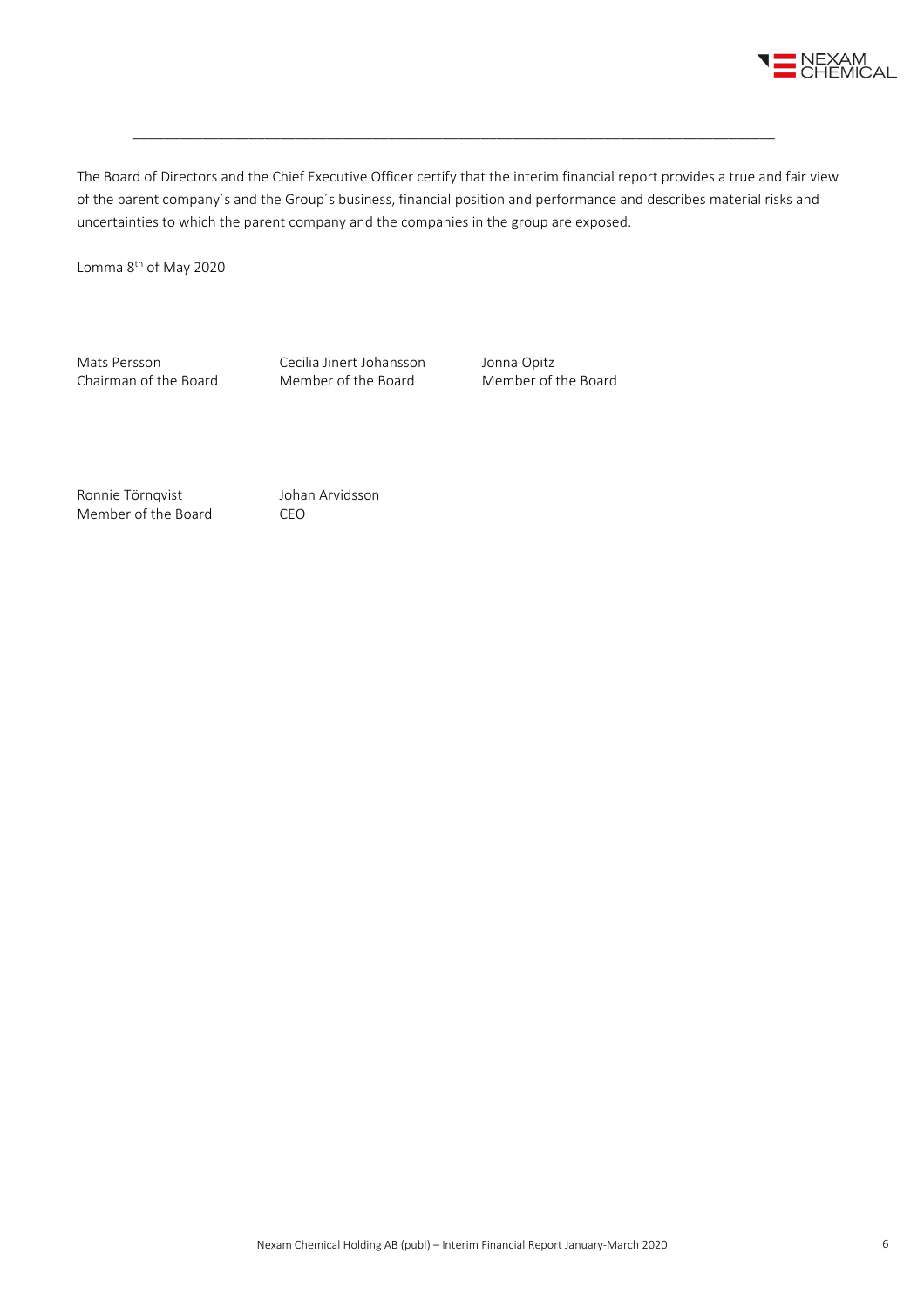

# Financial Statements in summary

| Consolidated income statement in summary                    |            |            |            |
|-------------------------------------------------------------|------------|------------|------------|
|                                                             | Jan-Mar    | Jan-Mar    | Full year  |
| (SEK '000)<br><b>Note</b>                                   | 2020       | 2019       | 2019       |
|                                                             |            |            |            |
| Net sales<br>2,3                                            | 41704      | 31754      | 130 057    |
|                                                             |            |            |            |
| Other operating income                                      | 805        | 1 1 0 9    | 2046       |
|                                                             | 42 509     | 32863      | 132 103    |
|                                                             |            |            |            |
|                                                             |            |            |            |
| <b>Operating expenses</b>                                   |            |            |            |
|                                                             |            |            |            |
| Raw materials and consumables                               | $-23853$   | $-19052$   | $-78377$   |
| Operating expenses                                          | $-8299$    | $-6190$    | $-28750$   |
| Personnel cost                                              | $-8074$    | $-9271$    | $-30552$   |
| Other operating expenses                                    | $-2508$    | $-2420$    | $-9836$    |
| Operating profit/loss                                       | $-225$     | -4070      | $-15412$   |
|                                                             |            |            |            |
| <b>Financial items</b>                                      |            |            |            |
| Financial income                                            | 142        | 8          | 24         |
| Financial costs                                             | $-370$     | $-276$     | $-1632$    |
| Profit/loss before tax                                      | $-453$     | -4338      | $-17020$   |
|                                                             |            |            |            |
| Income tax                                                  | $-87$      | -35        | $-54$      |
| Profit/loss for the period                                  | -540       | $-4373$    | $-17074$   |
|                                                             |            |            |            |
| Other comprehensive income                                  |            |            |            |
| Items that may be reclassified to profit or loss            |            |            |            |
| Translation differences on foreign subsidiaries             | $-36$      | 272        | $-68$      |
| Sum of other comprehensive income, net after tax            | $-36$      | 272        | $-68$      |
| Comprehensive result for the period                         | $-576$     | $-4101$    | $-17142$   |
|                                                             |            |            |            |
| The profit for the year as well as comprehensive income are |            |            |            |
| wholly attributable to the parent company's shareholders.   |            |            |            |
|                                                             |            |            |            |
| Earnings per share (SEK)                                    |            |            |            |
| Basic earnings per share (SEK)                              | $-0,01$    | $-0,06$    | $-0,25$    |
| Diluted earnings per share (SEK)                            | $-0,01$    | $-0,06$    | $-0,25$    |
| Average number of basic shares                              | 67 519 019 | 67 519 019 | 67 519 019 |
| Average number of diluted shares                            | 67 519 019 | 67 519 019 | 67 519 019 |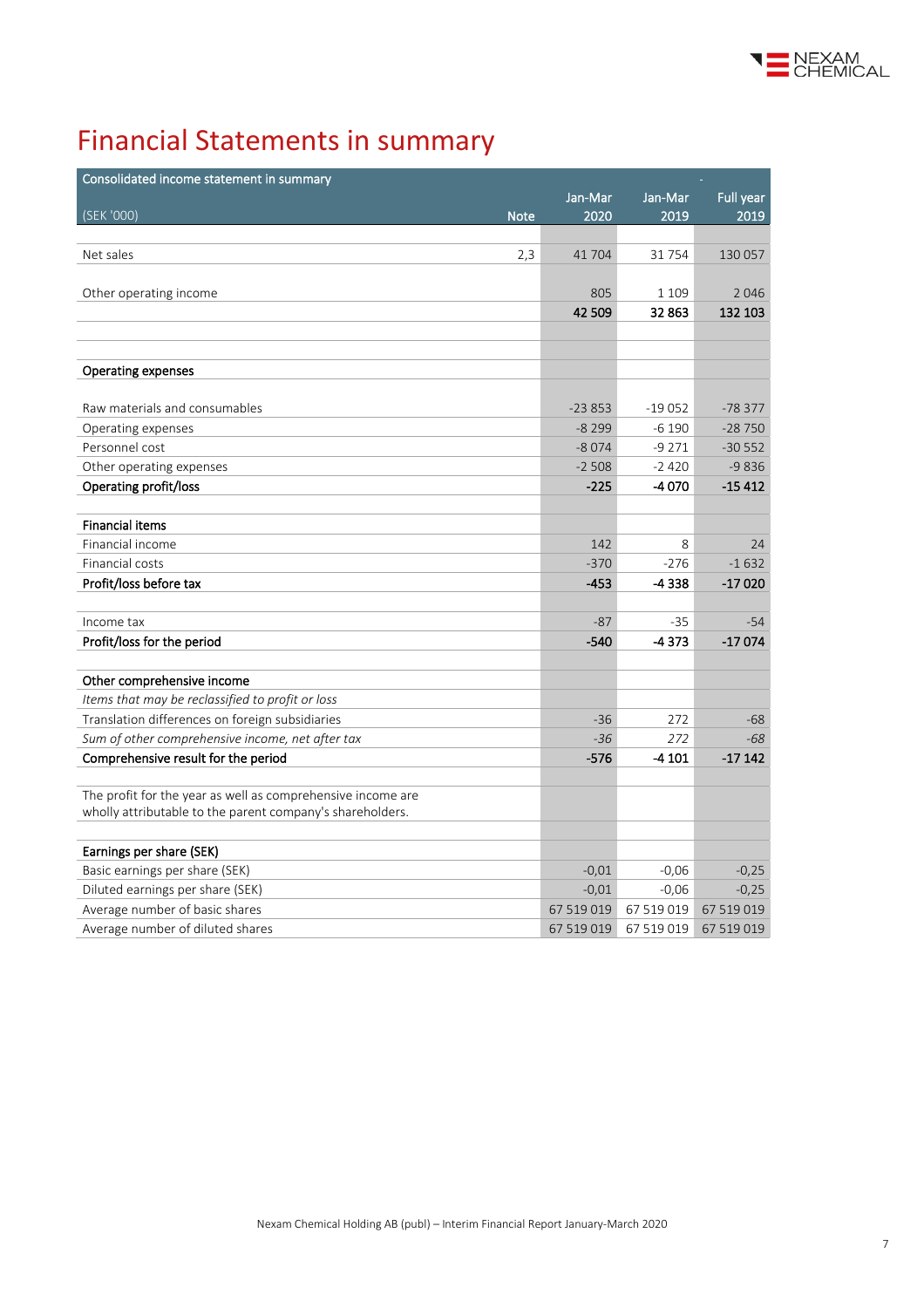| Consolidated balance sheet in summary |         |                          |         |
|---------------------------------------|---------|--------------------------|---------|
|                                       | 31 Mar  | 31 Mar                   | 31 Dec  |
| (SEK '000)<br><b>Note</b>             | 2020    | 2019                     | 2019    |
| <b>ASSETS</b>                         |         |                          |         |
| Intangible assets<br>1                | 105 471 | 107 238                  | 106 223 |
| Tangible assets                       | 49 277  | 51497                    | 49 201  |
| Financial assets                      | 100     | 5                        | 98      |
| Inventory                             | 23 547  | 24 5 68                  | 24 8 84 |
| Trade receivables                     | 24 608  | 22871                    | 19 1 26 |
| Other receivables                     | 7 2 4 2 | 3 5 4 0                  | 5 1 6 6 |
| Cash and bank                         | 14 3 05 | 35 4 48                  | 23 101  |
| <b>TOTAL ASSETS</b>                   | 224 550 | 245 167                  | 227 798 |
|                                       |         |                          |         |
| <b>EQUITY AND LIABILITIES</b>         |         |                          |         |
| Equity                                | 153888  | 166 450                  | 154 702 |
| Long-term debt with interest          | 33 387  | 35 378                   | 35 797  |
| Other long-term debt                  | 3617    | 3870                     | 3 6 0 3 |
| Provisions for pension                | 246     | $\overline{\phantom{a}}$ | 230     |
| Short term debt with interest         | 13 4 16 | 12588                    | 14 040  |
| Trade payables                        | 11 803  | 14 2 2 3                 | 12 090  |
| Other liabilities                     | 8 1 9 3 | 12658                    | 7337    |
| TOTAL EQUITY AND LIABILITIES          | 224 550 | 245 167                  | 227 798 |

| Consolidated changes in equity in summary |         |         |          |
|-------------------------------------------|---------|---------|----------|
|                                           | 31 Mar  | 31 Mar  | 31 Dec   |
| (SEK '000)                                | 2020    | 2019    | 2019     |
| Balance at the beginning of the period    | 154 702 | 170 551 | 170 551  |
| Profit/loss for the period                | $-540$  | $-4373$ | $-17074$ |
| Other comprehensive income                | $-274$  | 272     | 809      |
| Transactions with shareholders            |         |         | 416      |
| Balance at the end of the period          | 153888  | 166 450 | 154 702  |

| Consolidated cash flow in summary                           |         |          |           |
|-------------------------------------------------------------|---------|----------|-----------|
|                                                             | Jan-Mar | Jan-Mar  | Full year |
| (SEK '000)                                                  | 2020    | 2019     | 2019      |
| Cash flow from operating activities                         |         |          |           |
| Operating income                                            | $-225$  | $-4070$  | $-15412$  |
| Adjustment from non-cash items                              | 1937    | 1748     | 8 3 2 1   |
| Cash flow from operations before changes in working capital | 1711    | $-2322$  | $-7091$   |
| Changes in working capital                                  | $-5651$ | $-11929$ | $-14186$  |
| Cash flow from operations                                   | $-3940$ | $-14251$ | $-21277$  |
| Cash flow from investment activities                        | $-1789$ | $-4863$  | $-10,506$ |
| Cash flow from financing activities                         | $-3020$ | 765      | 798       |
| Cash flow for the period                                    | -8 749  | $-18349$ | $-30985$  |
| Cash and cash equivalents at the beginning of the period    | 23 101  | 53 705   | 53 705    |
| Effect of exchange rate changes on cash                     | $-47$   | 92       | 381       |
| Cash and cash equivalents at end of period                  | 14 305  | 35 448   | 23 101    |

NEXAM<br>CHEMICAL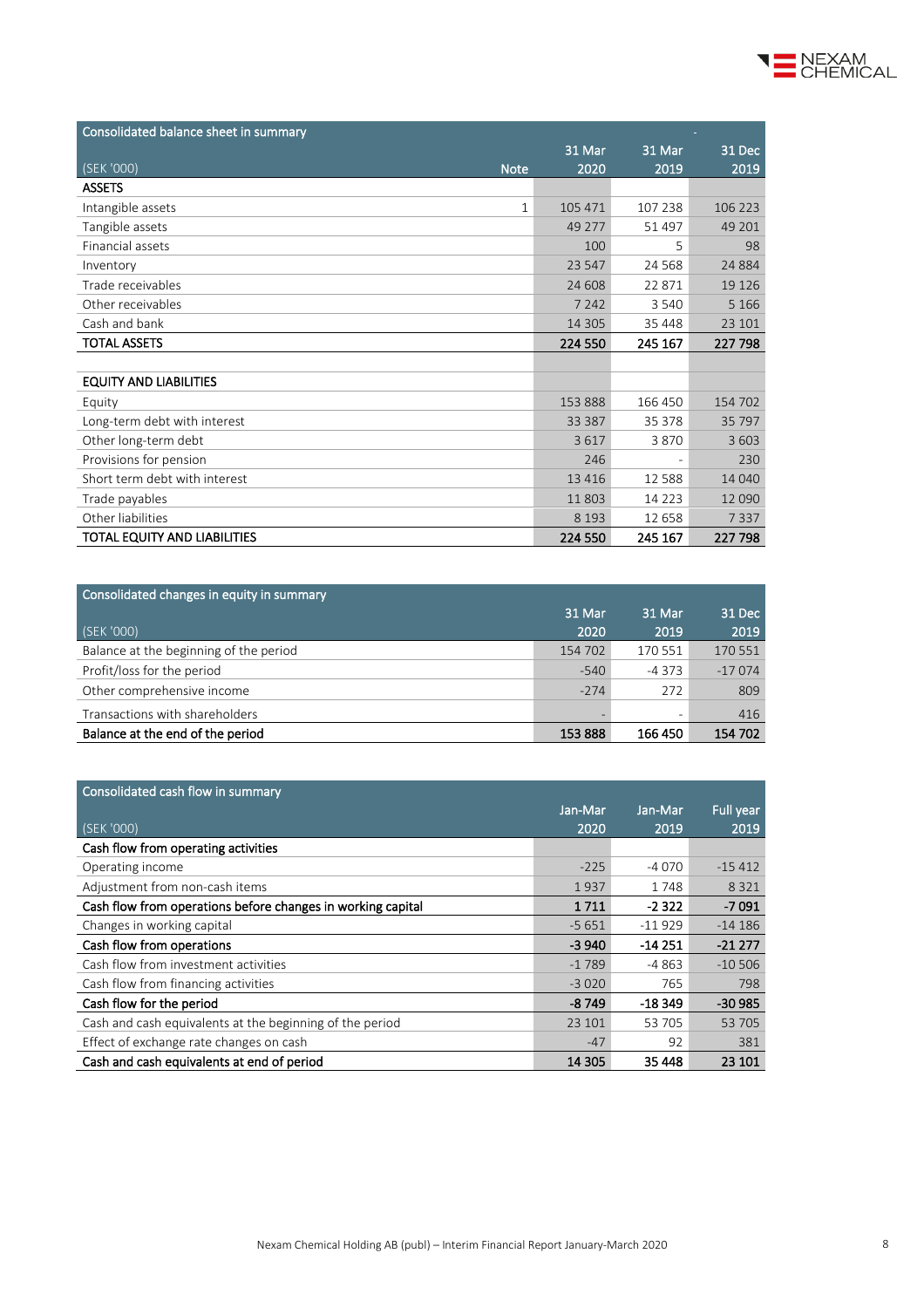

| Parent company - Balance sheet in summary |         |         |         |
|-------------------------------------------|---------|---------|---------|
|                                           | 31 Mar  | 31 Mar  | 31 Dec  |
| (SEK'000)                                 | 2020    | 2019    | 2019    |
| <b>ASSETS</b>                             |         |         |         |
| Financial assets                          | 409 370 | 409 076 | 409 303 |
| Receivables from group companies          | 44 671  | 41 040  | 44 669  |
| Other receivables                         | 790     | 688     | 272     |
| Cash and bank                             | $-7051$ | 19 130  | $-413$  |
| <b>TOTAL ASSETS</b>                       | 447 780 | 469 934 | 453831  |
|                                           |         |         |         |
| <b>EQUITY AND LIABILITIES</b>             |         |         |         |
| Equity                                    | 410 788 | 416 977 | 413 773 |
| Provisions for pension                    | 1 2 6 1 | 161     | 1 1 8 0 |
| Long-term debt with interest              | 21 000  | 33 000  | 24 000  |
| Short term debt with interest             | 12 000  | 12 000  | 12 000  |
| Trade payables                            | 836     | 426     | 510     |
| Other liabilities                         | 1894    | 7370    | 2 3 6 8 |
| TOTAL EQUITY AND LIABILITIES              | 447 780 | 469 934 | 453 831 |

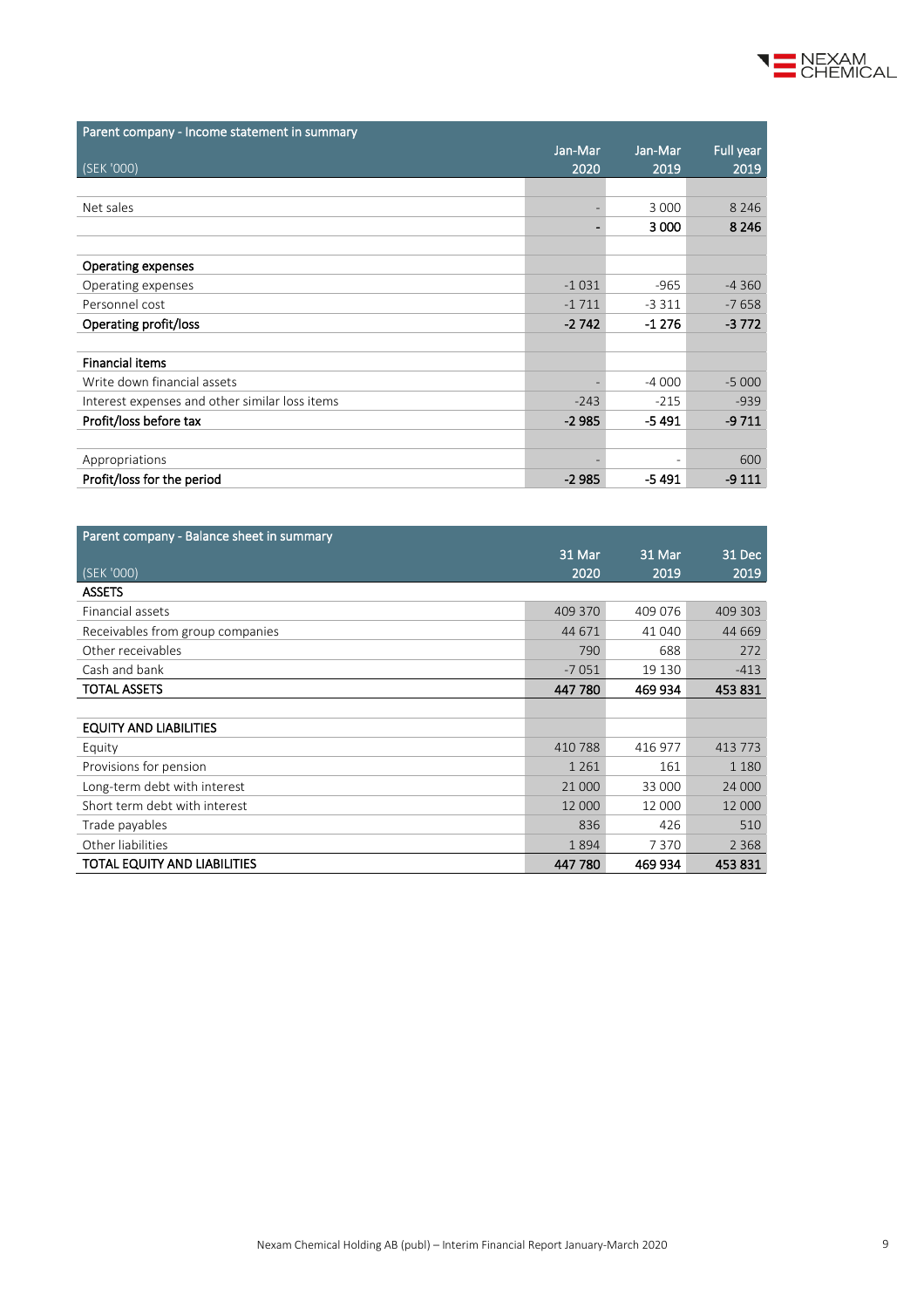

| Note 1 - Intangible assets              |                          |           |                          |                |
|-----------------------------------------|--------------------------|-----------|--------------------------|----------------|
|                                         |                          | Market    | Development              |                |
| (SEK '000)                              | Goodwill                 | positions | costs                    | <b>Patents</b> |
| <b>Accumulated cost</b>                 |                          |           |                          |                |
| Opening balance 1 January 2020          | 45 943                   | 44 000    | 24 660                   | 5934           |
| Additions                               |                          |           | 388                      |                |
| Re-classification                       |                          |           | 457                      | -457           |
| Closing balance 31 March 2020           | 45 943                   | 44 000    | 25 5 05                  | 5 4 7 7        |
| Accumulated depreciation                |                          |           |                          |                |
| Opening balance 1 January 2020          | $\overline{a}$           | $-9167$   | $-3310$                  | $-1837$        |
| Expensed depreciation for the period    |                          | $-1100$   | $-126$                   | $-35$          |
| Capitalized depreciation for the period | $\overline{\phantom{0}}$ |           |                          | 120            |
| Closing balance 31 March 2020           | $\overline{a}$           | $-10266$  | $-3436$                  | $-1752$        |
|                                         |                          |           |                          |                |
| Residual value 31 March 2020            | 45 943                   | 33 734    | 22 069                   | 3725           |
| Accumulated cost                        |                          |           |                          |                |
| Opening balance 1 January 2019          | 45 943                   | 44 000    | 21 3 8 9                 | 5934           |
| Additions                               |                          |           | 3 2 7 1                  |                |
| Closing balance 31 December 2019        | 45 943                   | 44 000    | 24 660                   | 5934           |
|                                         |                          |           |                          |                |
| Accumulated depreciation                |                          |           |                          |                |
| Opening balance 1 January 2019          | $\overline{\phantom{0}}$ | $-4767$   | $-2817$                  | $-1787$        |
| Expensed depreciation for the period    | $\overline{a}$           | $-4400$   | $-493$                   | $-141$         |
| Capitalized depreciation for the period | $\overline{\phantom{0}}$ |           | $\overline{\phantom{a}}$ | 91             |
| Closing balance 31 December 2019        |                          | $-9167$   | $-3310$                  | $-1837$        |
|                                         |                          |           |                          |                |
| Residual value 31 December 2019         | 45 943                   | 34 833    | 21 350                   | 4097           |

| Note 2 - Net sales divided in geographical markets |         |                   |         |
|----------------------------------------------------|---------|-------------------|---------|
|                                                    | Jan-Mar | Jan-Mar Full year |         |
| (SEK '000)                                         | 2020    | 2019              | 2019    |
| Net sales Sweden                                   | 8 1 0 8 | 10 6 19           | 36 320  |
| Net sales Europe                                   | 22 118  | 18 680            | 75 5 86 |
| Net sales rest of the world                        | 11478   | 2 4 5 5           | 18 15 1 |
|                                                    | 41 704  | 31 754            | 130 057 |

| Note 3 – Net sales divided in segments |         |                   |         |
|----------------------------------------|---------|-------------------|---------|
|                                        | Jan-Mar | Jan-Mar Full year |         |
| (SEK '000)                             | 2020    | 2019              | 2019    |
| Performance Masterbatch                | 21 9 23 | 23 431            | 85483   |
| Performance Chemicals                  | 19 7 81 | 8 3 2 3           | 44 5 74 |
|                                        | 41 704  | 31 754            | 130 057 |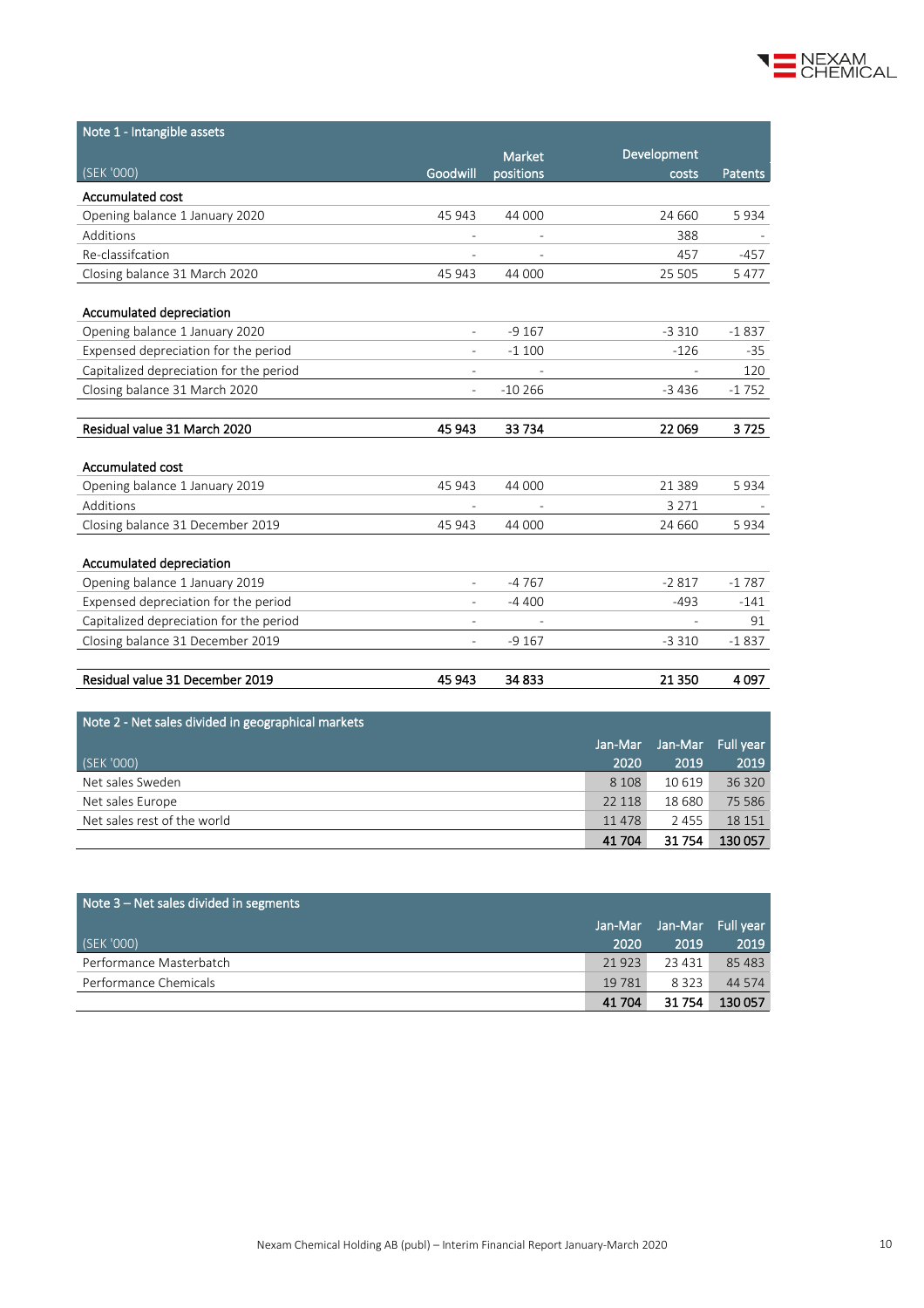

# Share capital, shares and ownership

The Company's share capital totals SEK 1,298,442.67 divided into 67,519,019 outstanding shares. The Company only has one class of shares and all shares have equal rights to dividends. The shares of Nexam Chemical Holding AB were listed on NASDAQ Stockholm First North Growth Market under the ticket NEXAM. Approximately 6.4 million shares have been turned over during the first quarter 2020 and the average price during the period was SEK 6.31 per share.

### Incentive programs

The company has one ongoing incentive programs with a total of 1,040,000 outstanding warrants, which all entitles the holders to subscribe for one new share. All warrants have been issued at market value, calculated according to the "Black Scholes" formula. If all currently outstanding warrants are exercised, the total dilution will be approximately 1.5 %.

For more information and the full terms and conditions of incentive program 2019/2022, please see the resolutions from the Annual General Meetings i[n 2019.](http://www.nexamchemical.com/secure/CMS/?language=en#context=epi.cms.contentdata:///245&viewsetting=active:///true)

|            |               |                 |            |                   | <b>Outstanding warrants</b>  |                 |
|------------|---------------|-----------------|------------|-------------------|------------------------------|-----------------|
| Allotment  | Price per     | <b>Earliest</b> | Final due  | <b>Redemption</b> | 31 <sup>th</sup> of December | Dilution if     |
| date       | warrant (SEK) | redemption date | date       | price (SEK)       | 2019.                        | fully exercised |
| 2019-06-30 | 0.40          | 2022-08-26      | 2022-09-09 | 11.51             | 1.040.000                    | 1.5%            |

### Shareholders

The number of shareholders as of 31<sup>st</sup> of March 2020 was 6,127.

| Shareholders                            | <b>Shares</b> | Percent |
|-----------------------------------------|---------------|---------|
| Försäkringsbolaget, Avanza Pension      | 10 642 919    | 15,8%   |
| SIX SIS AG                              | 9 167 813     | 13,6%   |
| Länsförsäkringar Småbolag Sverige       | 2 499 053     | 3,7%    |
| Lennart Holm, privately and via company | 2 121 596     | 3,1%    |
| Nordnet Pensionsförsäkring AB           | 1902977       | 2,8%    |
| Goldman Sachs International Ltd         | 1518973       | 2,2%    |
| <b>IBKR Financial Services AG</b>       | 1 3 1 9 6 3 5 | 2,0%    |
| Michael Karlsson                        | 968 342       | 1,4%    |
| Swedbank Försäkring                     | 921987        | 1,4%    |
| Björn Parkander                         | 912 517       | 1,4%    |
| Other shareholders (approx. 6,100)      | 35 543 207    | 52,6%   |
| Total                                   | 67 519 019    | 100.0%  |

## Financial calendar

| Annual General Meeting 2020           |
|---------------------------------------|
| Interim Report January-June 2020      |
| Interim Report January-September 2020 |
| Year-End-Report 2020                  |
|                                       |

Interim reports are available on www.nexamchemical.com.

### For further information concerning the report, please contact:

Johan Arvidsson, VD Tel: +46 (0)708-97 44 39 E-post: johan.arvidsson@nexamchemical.com

This information is information that Nexam Chemical Holding AB is obliged to make public pursuant to the EU Market Abuse Regulation and the Securities Markets Act. The information was submitted for publication, through the agency of the contact person set out above, at 08:00 CET on May 8, 2020.